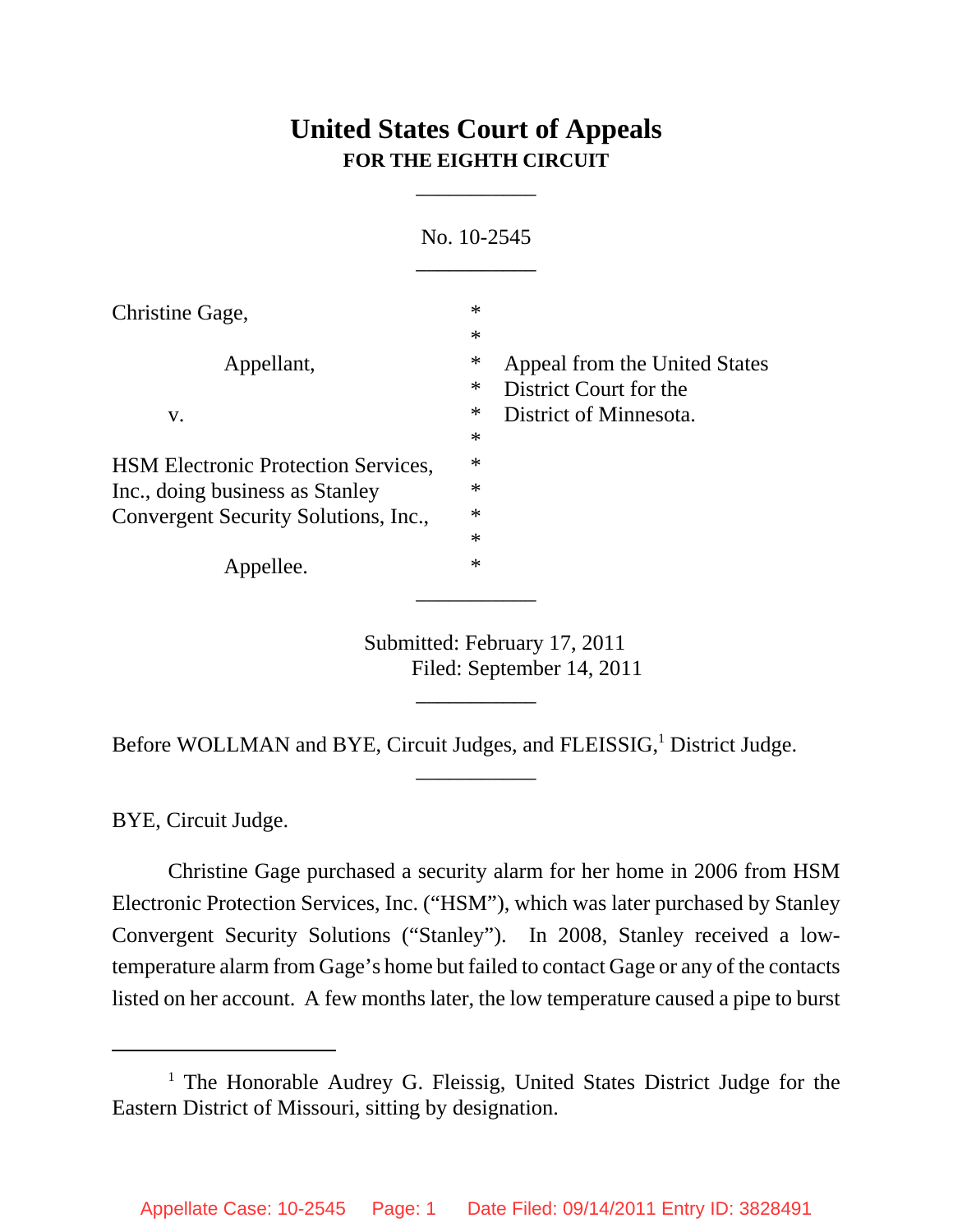resulting in significant damage to the home. Gage sued Stanley claiming Stanley did not respond properly to the alarm and therefore is liable for over \$250,000 in damages for willful and wanton negligence, intentional misconduct, fraud, and misrepresentation. The parties filed cross-motions for summary judgment. The district court denied Gage's motion and granted summary judgment in favor of Stanley. Gage appeals contending the district court applied an incorrect theory of law. We agree, reversing and remanding for further proceedings.

I

In 2006, Christine Gage contracted with HSM, Inc., for the installation of a security system and monitoring services. The "Residential Agreement" signed by Gage includes the following exculpatory clause:

**HSM's Limit of Liability.** . . . CUSTOMER AGREES THAT HSM IS NOT RESPONSIBLE FOR PERSONAL INJURY OR OTHER LOSSES WHICH ARE ALLEGED TO BE CAUSED BY IMPROPER OPERATION OR NON-OPERATION OF THE SYSTEM AND/OR SERVICE, including cases where the system and/or service never functions whether due to defects in the system and/or service or HSM's acts or omissions in receiving and responding to alarm signals. Customer further agrees that HSM is not an insurer and that insurance, covering personal injury and other losses, shall be obtained by Customer.

Joint App'x at A25. The agreement also includes an anti-subrogation clause:

**No Subrogation.** Customer does hereby for himself/herself and other parties claiming under him/her, release and discharge HSM from and against all claims arising from hazards covered by Customer's insurance, it being expressly agreed and understood that no insurance company or insurer will have any right of subrogation against HSM. This paragraph shall be void if contrary to local law or if Customer's homeowner's insurance policy specifically prohibits this type of waiver.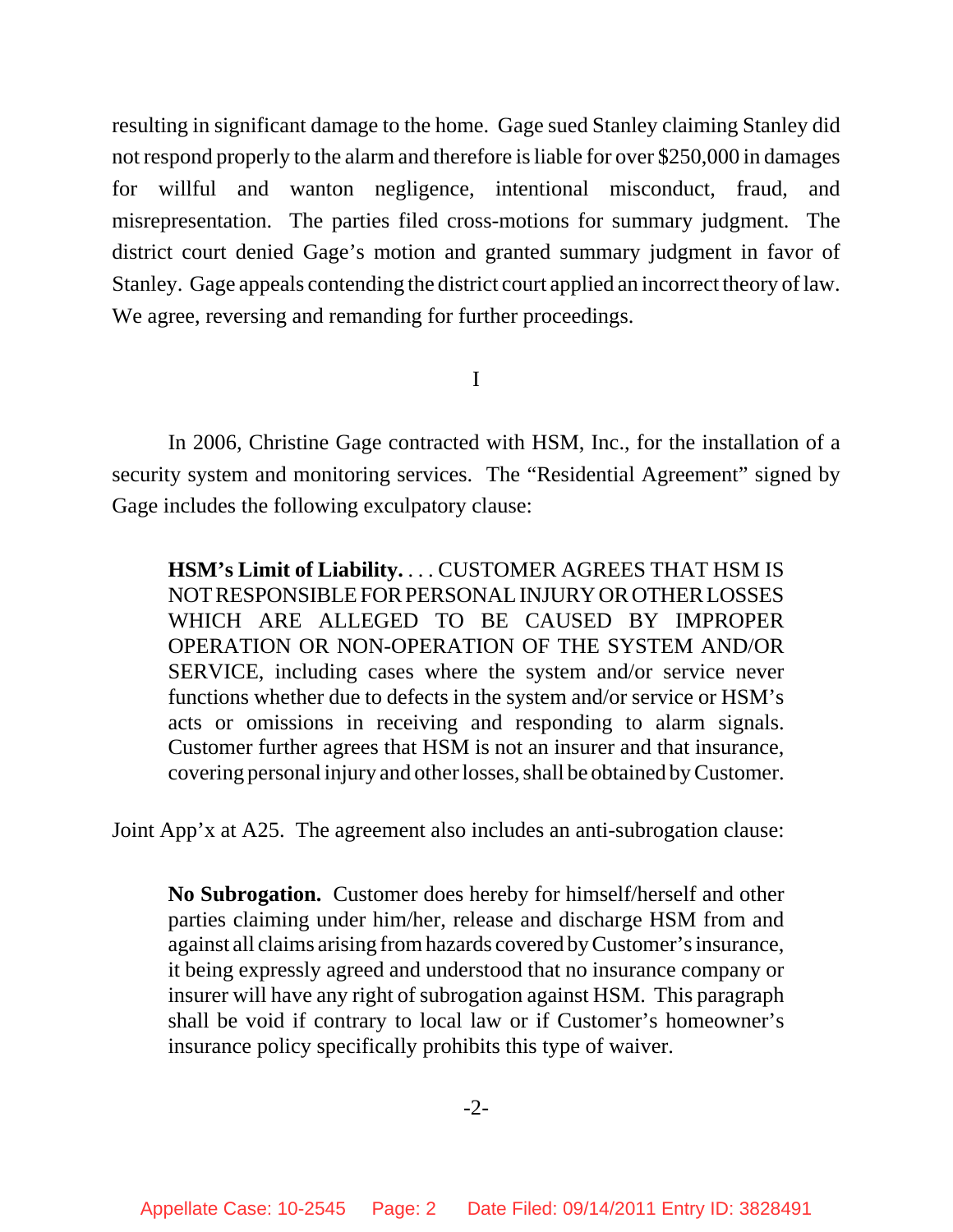Id. at A26. Finally, the agreement contained language limiting HSM's liability: "IF ANY LIABILITY IS IMPOSED ON HSM, ITS EMPLOYEES, AGENTS OR REPRESENTATIVES, IT WILL BE LIMITED TO SIX (6) TIMES THE MONITORING CHARGE PROVIDED ABOVE OR TWO HUNDRED FIFTY DOLLARS (\$250.00), whichever is greater." Id. at A25. Some time after this contract was signed, but before the incident disputed in this case occurred, HSM was purchased by Stanley and as a result, Gage's service was handled thereinafter by Stanley.

At 4:30 a.m. on November 21, 2008, Stanley received an alarm indicating the temperature in Gage's residence was low. The Stanley operator, Mary Bachman, who was a contract employee from a temporary agency, acknowledged the warning at 4:31 a.m. and, using an automated feature in the system, initiated a call to Gage's residence at 4:33 a.m. One minute later, Bachman inputted the following response to the call: "answer CUST ADVISED." The incident was then closed.

Stanley's policy directs an operator, upon acknowledging an alarm, to first contact the residence, and if no response is received, to call the persons identified on a customer call list. Gage had provided an updated call list on two occasions: June 6 and June 12, 2007. The first updated list included three contacts' names and numbers, the second adding a fourth contact. However, on November 21, 2008, despite the operator's notation indicating she advised the customer of the alarm, she did not. No one was present in Gage's home at that time and Gage never received any call or message informing her of the low temperature alarm. Gage further alleges the number called by Bachman had actually been disconnected. Additionally, none of Gage's listed contacts received a call from Stanley either. Stanley, who has a regular practice of making audio recordings of all calls to its customers' premises, could not locate any recording of the alleged contact made by Bachman and therefore admits it is possible Bachman did not speak with anyone. Stanley contends it was likely Bachman was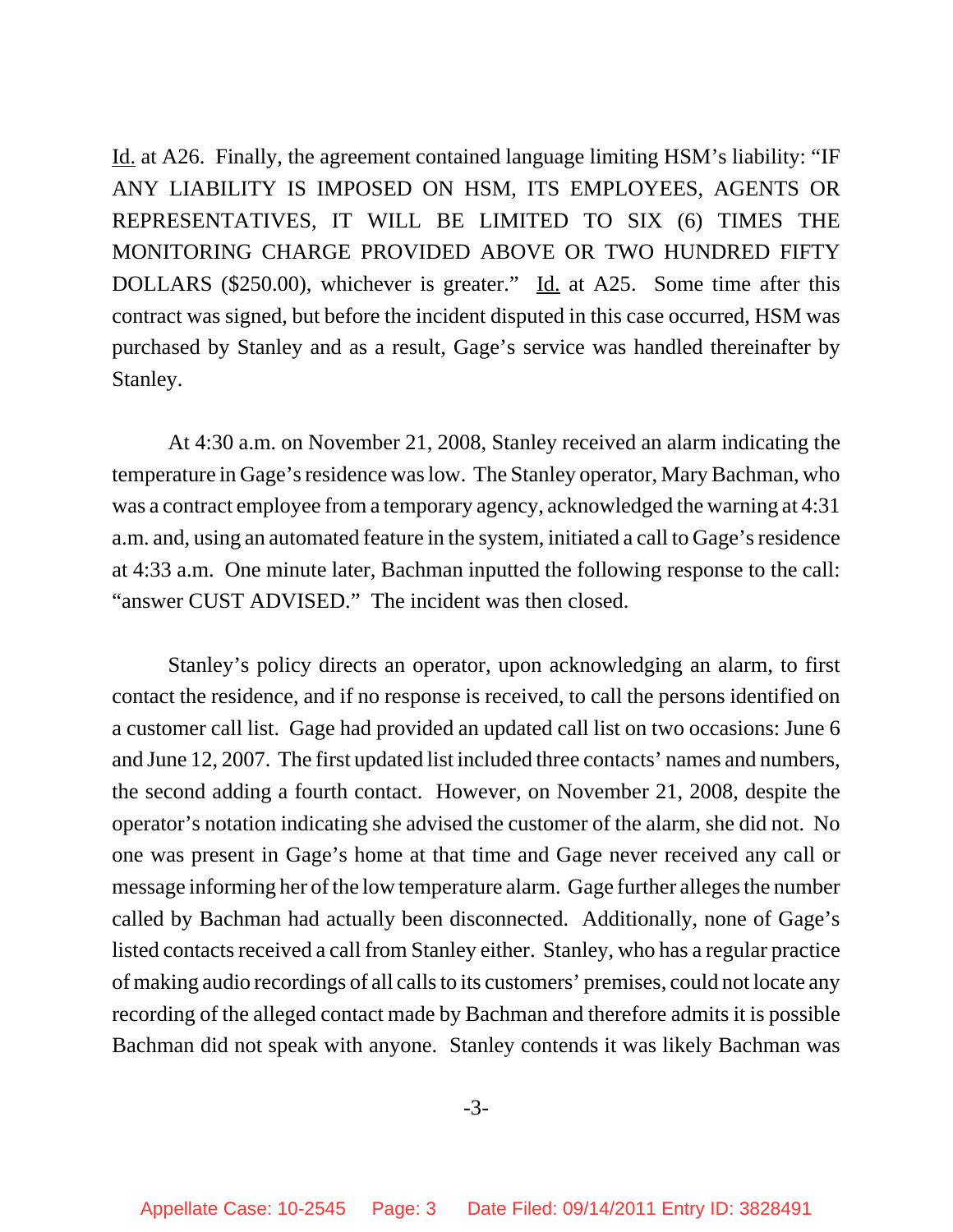dealing with multiple incoming calls at one time and may have entered information for a different customer's alarm on Gage's account by mistake.

Because no one was informed of the low temperatures at the residence, and because no one was residing in the home at the time, the low temperature was not corrected. Two months after the alarm, on January 16, 2009, the furnace in Gage's home failed due to the low temperature and the persistent cold ultimately caused a pipe to burst. The damage to Gage's home was estimated at \$252,310.79. Gage's insurer paid Gage for the damages, but Gage filed this action alleging Stanley's actions constituted willful and wanton negligence, intentional misconduct, fraud, and misrepresentation, subrogating her insurer to the claim.

Both parties thereafter filed motions for summary judgment. Stanley argued it was entitled to summary judgment because the Agreement exculpates it from liability for any acts or omissions in responding to alarm signals and further prohibits subrogation actions. Gage sought summary judgment contending the actions by Bachman constituted, as a matter of law, willful and wanton negligence, which under Minnesota law gives rise to a liability that cannot be contracted away as a matter of public policy. On June 14, 2010, the district court granted Stanley's motion for summary judgment, holding Stanley's actions did not rise to anything more than ordinary negligence and therefore the claim was barred by the exculpatory clause. In reaching this conclusion, the district court relied heavily on cases from New York in which conduct similar to Stanley's was determined not to amount to gross negligence. The district court also dismissed Gage's claims of intentional misconduct, fraud, and misrepresentation for failing to satisfy the particularity requirement of Federal Rule of Civil Procedure 9(b). The district court did not address whether the antisubrogation clause in the Agreement barred the subrogation claim. Gage appeals the grant of summary judgment on her claim of willful and wanton negligence.

-4-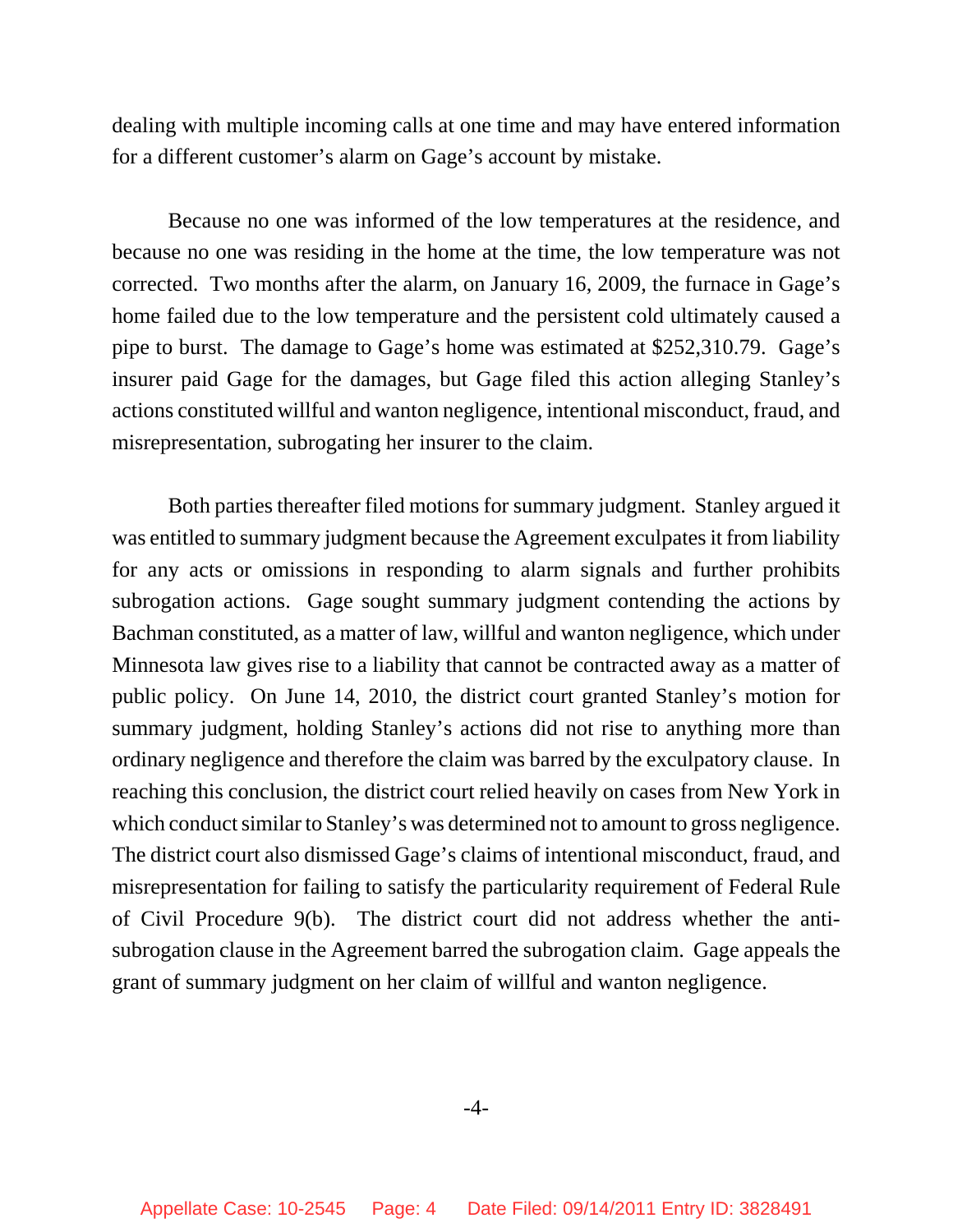We review de novo a district court's grant of summary judgment. Myers v. Lutsen Mountains Corp., 587 F.3d 891, 892 (8th Cir. 2009). Summary judgment is appropriate when the record, viewed in the light most favorable to the non-moving party, demonstrates there is no genuine issue of material fact and the moving party is entitled to judgment as a matter of law. <u>Id.</u> at 893; Fed. R. Civ. P. 56(c). Because this case is before us on diversity jurisdiction, we must "apply the substantive law of the forum state, Minnesota." AMCO Ins. Co. v. Inspired Techs., Inc., — F.3d —, 2011 WL 3477188, at \*4 (8th Cir. August 10, 2011) (internal quotation marks and citation omitted). "[T]he law declared by the state's highest court is binding." Washington v. Countrywide Home Loans, Inc., — F.3d —, 2011 WL 3189435, at \*3 (8th Cir. July 28, 2011) (citing Erie v. Tompkins, 304 U.S. 64, 78 (1938)). If the Minnesota Supreme Court has not yet addressed the issue, we may consider "relevant state precedent, analogous decisions, considered dicta, . . . and any other reliable data," including intermediate appellate court decisions if they are the "best evidence" of state law, to predict how the highest court of the state would resolve the issue. Praetorian Ins. Co. v. Site Inspection, LLC, 604 F.3d 509, 516 n.13 (8th Cir. 2010); see also AMCO Ins. Co, 2011 WL 3477188, at \*4 ("[I]f the state law is ambiguous, this [c]ourt predicts how the highest court of that state would resolve the issue.") (internal quotation marks and citation omitted). We review the district court's application of state law de novo. Id.

The Agreement between Gage and Stanley purports to exculpate Stanley from liability arising out of any act or omission on the part of the company or its employees. Under established Minnesota law, such exculpatory clauses are disfavored and will not be enforced if the clause "purports to release the benefitted party from liability for intentional, willful or wanton acts." Schlobohm v. Spa Petite, Inc., 326 N.W.2d 920, 924 (Minn. 1982). Specifically, the Minnesota Supreme Court has explained exculpatory clauses do not violate public policy when applied to claims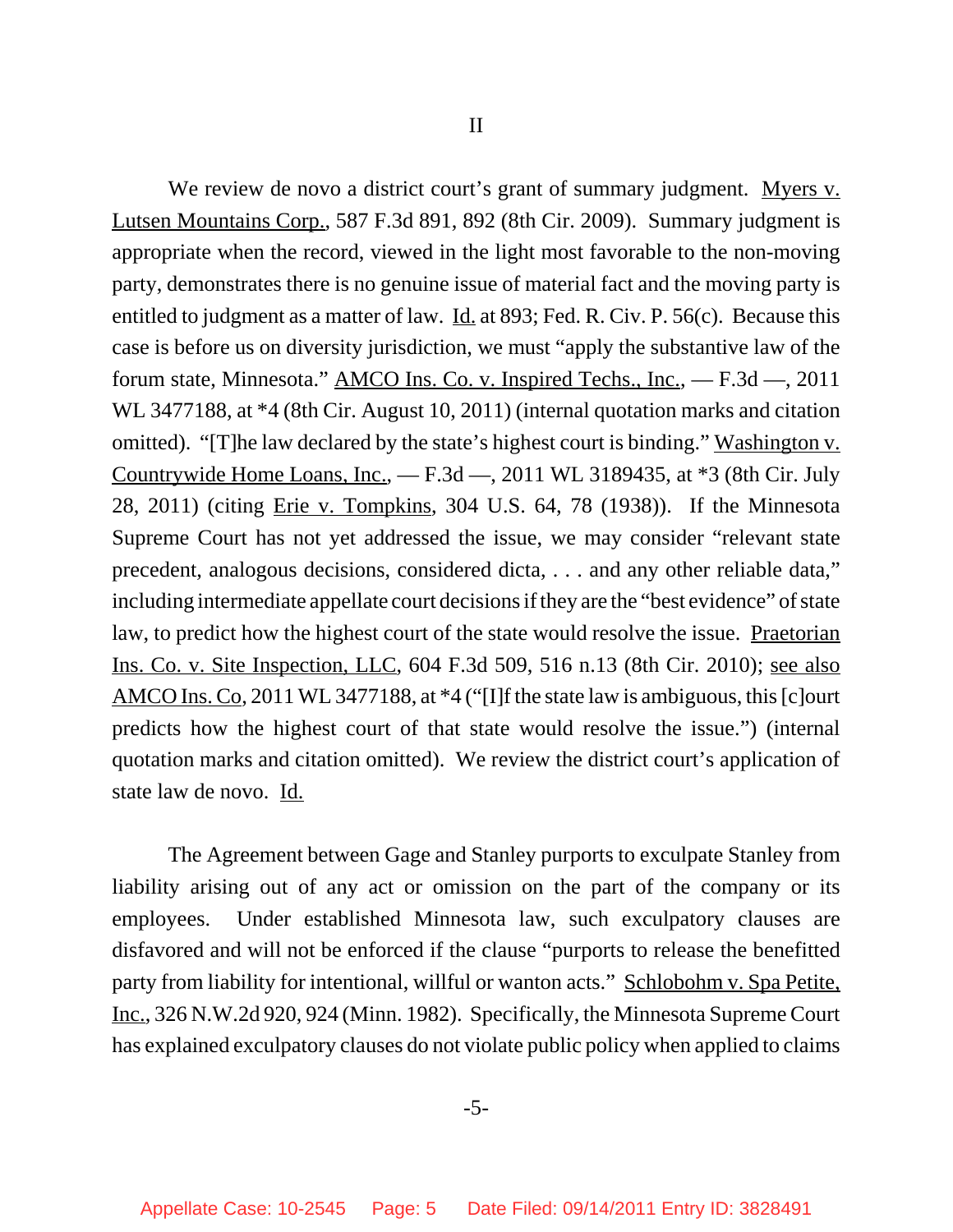of ordinary negligence, but do violate public policy, and are therefore unenforceable, against claims of "willful and wanton negligence." Morgan Co. v. Minn. Mining & Manuf., 246 N.W.2d 443, 448 (Minn. 1976). Thus, Gage survives summary judgment only if, viewing the facts in the light most favorable to Gage, a reasonable fact finder could conclude Stanley's actions, or failure to act, amounted to willful and wanton negligence. <u>See Pye v. Nu Aire, Inc.</u>, 641 F.3d 1011, 1018 (8th Cir. 2011) ("If there is no dispute of material fact and reasonable fact finders could not find in favor of the nonmoving party, summary judgment is appropriate.") (internal quotation marks and citation omitted).

In finding the facts legally insufficient to establish Gage's claim for willful and wanton negligence, the district court concluded Minnesota law is unclear as to what constitutes willful and wanton negligence because it has intermingled that claim with a claim of gross negligence. Consequently, the district court determined the Minnesota courts would require a showing of gross negligence for a plaintiff to avoid the application of an exculpatory clause and, relying on several cases from New York, concluded Stanley's actions "did not evince the recklessness necessary to avoid the exculpatory clause between Gage and Stanley" because "Stanley's conduct is akin to the conduct held to be insufficient to constitute gross negligence as a matter of law [in the New York cases]." District Court's Opinion and Order ("Order") at 8. After a thorough review of Minnesota law, we cannot agree with the district court as to willful and wanton negligence being indistinguishable from gross negligence and, furthermore, we do not view New York law on gross negligence relevant to the case at hand.

To begin, there are several Minnesota Supreme Court cases defining the claim of willful and wanton negligence and those cases are binding upon this court when considering a case based on diversity jurisdiction. See Washington, 2011 WL 3189435 at \*3. The claim of willful and wanton negligence is defined as "a failure to exercise ordinary care after discovering another in a position of peril." Bryant v.

-6-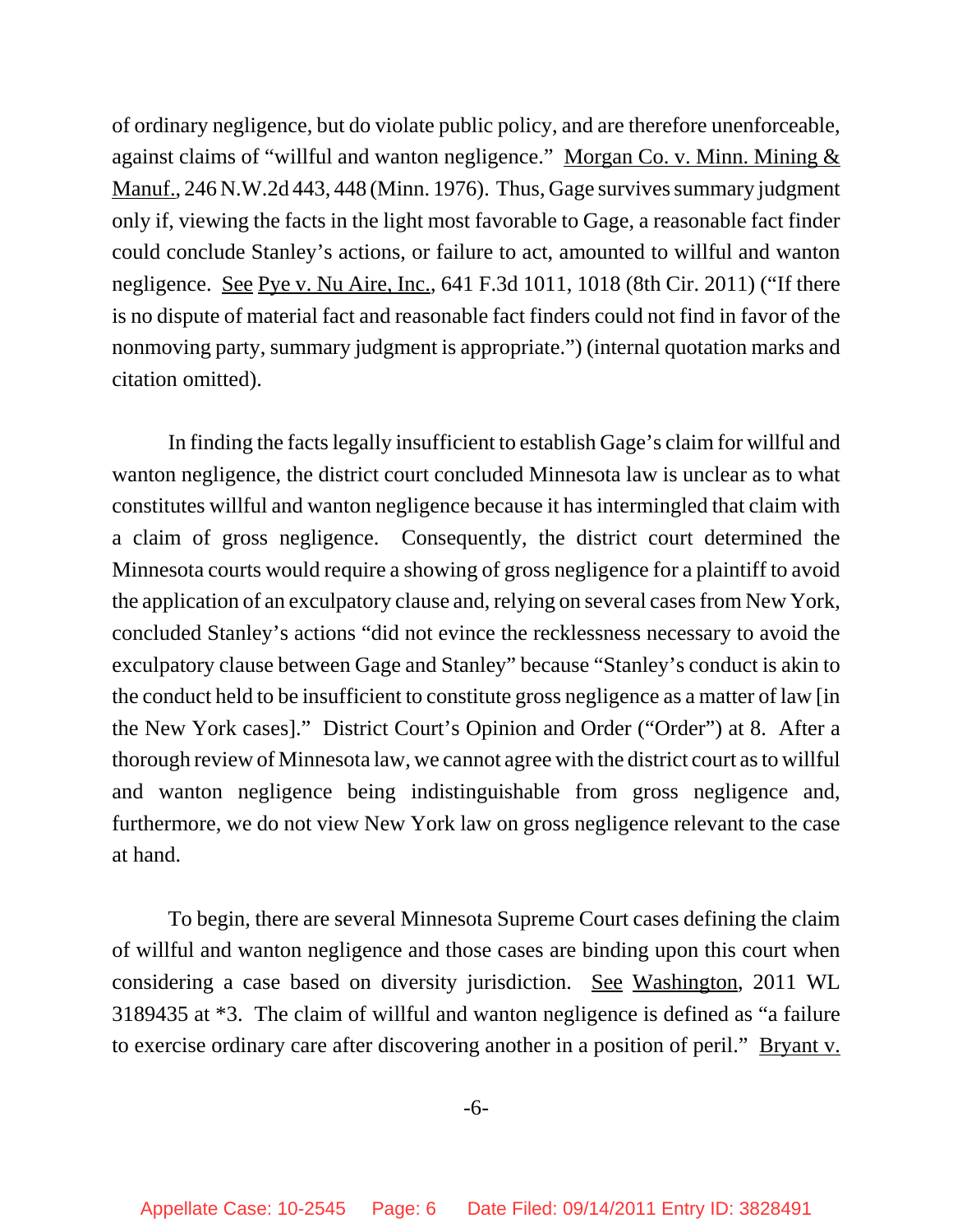N. Pac. Ry. Co., 23 N.W.2d 174, 179 (Minn. 1946). As the Minnesota Supreme Court acknowledges, this willful and wanton negligence "doctrine" is unique and "peculiar to Minnesota." Its name, "willful and wanton negligence," is essentially a "'misnomer," id. (quoting Mueller v. Dewey, 198 N.W. 428, 429 (Minn. 1924), and has been criticized at times because "a negligent act is usually the result of inadvertence, whereas a willful or wanton act is one done with a consciousness of probable results but with reckless indifference to them." Mueller, 198 N.W. at 429. Nevertheless, the court continues to call the doctrine willful and wanton negligence because "the expression has become firmly imbedded in the vocabulary of judges and lawyers as a synonym for willful or wanton injury." Id. The Minnesota Supreme Court explained in 1971, this doctrine of willful and wanton negligence, which is also referred to as the "discovered-peril" doctrine, "does not require a showing of malice, actual intent to injure the person, or even negligence of a grosser degree than lack of ordinary care." Jacoboski v. Prax, 187 N.W.2d 125, 128 (Minn. 1971). Instead, the doctrine permits a plaintiff to recover when "'the defendant might, by the exercise of care, have avoided the consequences of [the peril].'" Id. (quoting Fonda v. St. Paul City Ry. Co., 74 N.W. 166, 170 (Minn. 1898)). Thus, "a plaintiff may recover damages for harm caused to him while in a position of peril . . . if the person causing the harm actually knew that the person harmed was in such a position and had sufficient time and ability to avert the harm but failed to use due care to do so." Id. In other words, if a person fails to exercise ordinary care after (1) the peril was present, and (2) the peril was known to the person, his ordinary negligence rises to a higher level of negligence—willful and wanton negligence.

Despite the Minnesota Supreme Court cases recognizing and developing this "peculiar" doctrine, the district court points to a number of cases which it concludes "appear to blur the distinction between gross negligence and willful and wanton negligence." Order at 6. The district court specifically cites two Minnesota Court of Appeals cases, Beehner v. Cragun Corp., 636 N.W.2d 821, 829-830 (Minn. Ct. App. 2001) and Hanson v. Bieloh, No. A06-1619, 2007 WL 1893315, \*2-3 (Minn. Ct. App.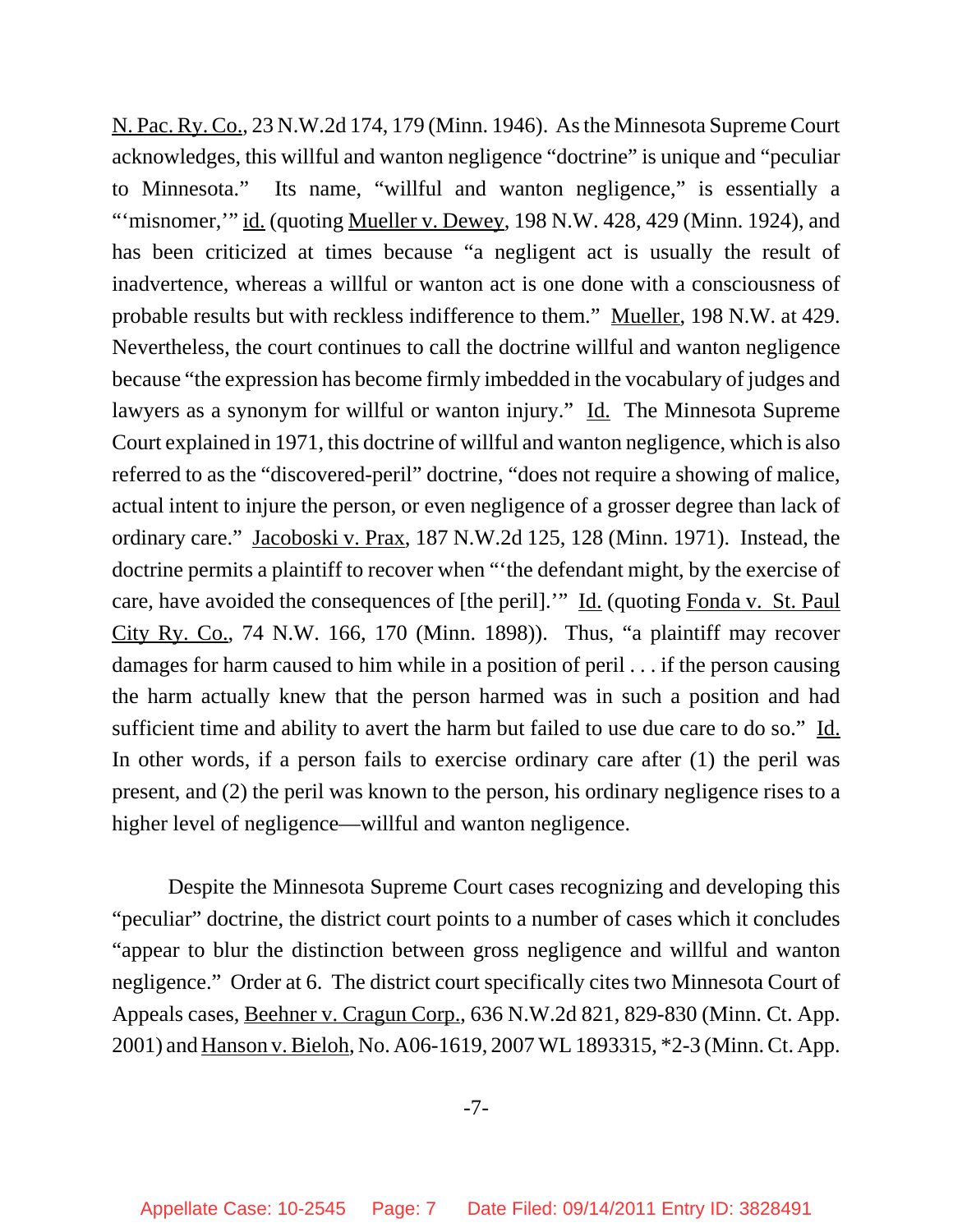July 3, 2007), as well as two federal district court cases, Honeywell, Inc. v. Ruby Tuesday, Inc., 43 F. Supp. 2d 1074, 1080 (D. Minn. 1999) and American Litho, Inc. v. Imation Corp., No. 08-CV-5892, 2010 WL 681298, \*6-7 (D. Minn. Feb. 23, 2010).

These cases which the district court found to "blur" the distinction between gross negligence and wilful and wanton negligence should only be relied upon so long as the issue at hand has not been addressed by the Minnesota Supreme Court and, for the court of appeals cases, only to the extent they are the "best evidence" of Minnesota law. Praetorian Ins., 604 F.3d at 516 n.13. We previously detailed the precedent of the Minnesota Supreme Court defining the claim of willful and wanton negligence and thus we do not find it necessary to consider either the court of appeals cases or the federal district court cases. But, even giving thorough consideration to each case, we cannot agree with the district court's reliance on any of these cases because the court of appeals cases do not appear to be the best evidence of Minnesota law and the federal district court cases do not equate willful and wanton negligence to gross negligence.

Turning first to the two cases from the federal district court, Honeywell and American Litho, Inc., we fail to see how these cases imply willful and wanton negligence is akin to gross negligence. In fact, Honeywell makes no mention of gross negligence. 43 F.Supp.2d at 1079-80. In addressing whether several clauses limiting Honeywell's liability are enforceable, the court recites Minnesota law stating such clauses "do not foreclose [a victim] from bringing a [claim] based on [another's] willful negligence or intentional acts" and then defining willful negligence as "the failure to exercise ordinary care after discovering a person or property in a position of peril.'" Id. at 1080 (quoting Peterson v. Honeywell, Inc., 1994 WL 34200 \*4 (Minn. Ct. App. Feb. 8, 1994 (unpublished)). Similarly, American Litho, Inc. also does not treat willful and wanton negligence as interchangeable with gross negligence. Instead, it reinforces the distinctions between the two claims in that it quotes Honeywell's definition of willful negligence and then defines gross negligence as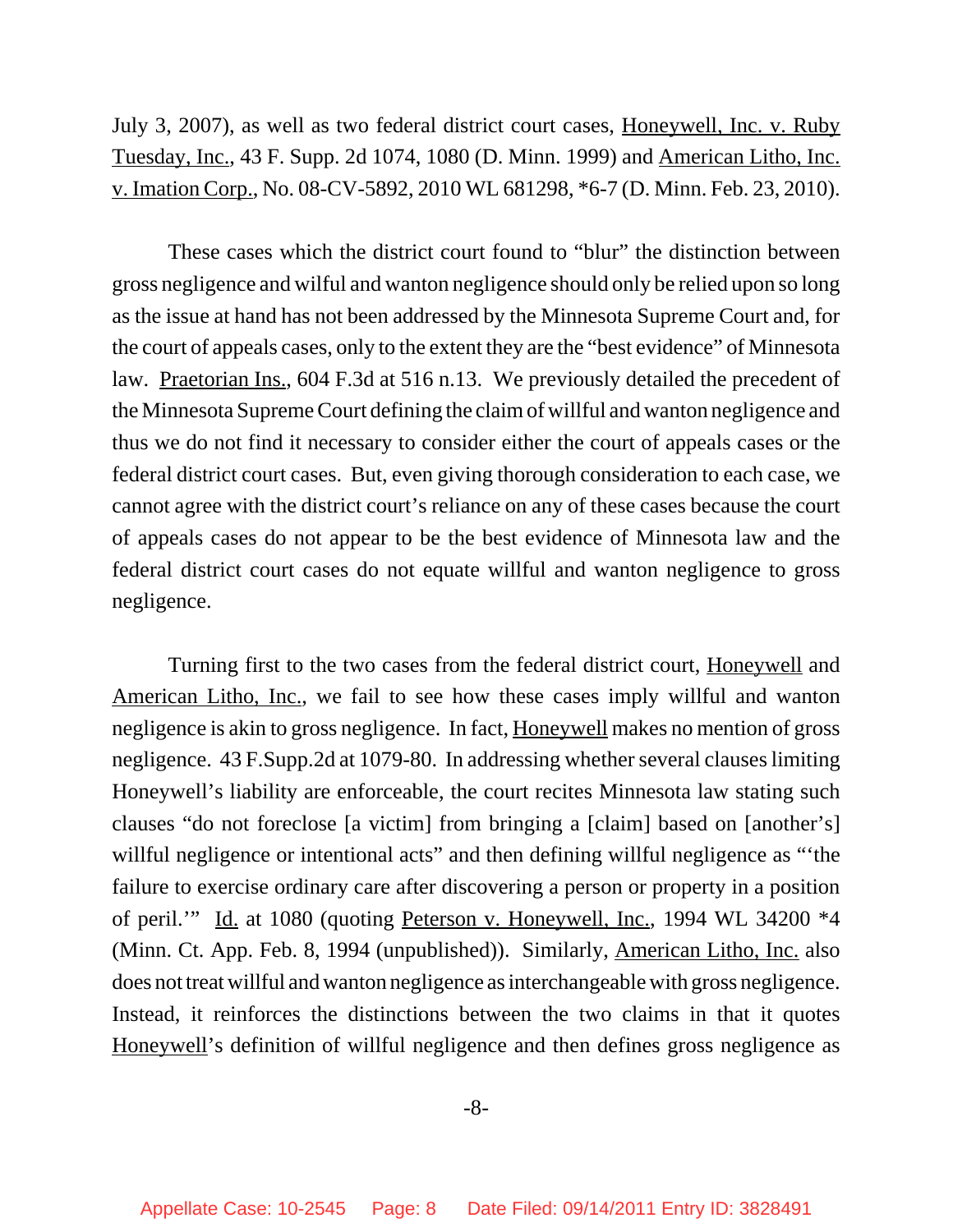"very great negligence or absence of even slight care." 2010 WL 681298, at \*6 (internal quotation marks and citation omitted). Although American Litho, Inc. describes the two claims as "similar," we fail to see how either American Litho, Inc. or Honeywell "blur" the line between these two claims.

Considering next the Minnesota Court of Appeals cases relied upon by the district court, we remain unpersuaded to deviate from the Minnesota Supreme Court precedent distinguishing willful and wanton negligence from gross negligence. In Beehner, the court of appeals did lump gross negligence and willful and wanton negligence together in describing them both as "greater-than-ordinary negligence," and further stated "[g]ross negligence is 'very great negligence or absence of even slight care, but [it is] not equivalent to wanton and willful' conduct." 636 N.W.2d at 829 (quoting Ackerman v. Am. Family Mut. Ins. Co., 435 N.W.2d 835, 840 (Minn. Ct. App. 1989)) (second alteration in original). Hanson cites the same definitions as Beehner and then goes further to apparently blur the distinction between gross negligence and willful and wanton negligence by holding summary judgment was appropriate in that case because the plaintiff failed to prove "respondents' conduct was willful, wanton, or grossly negligent." 2007 WL 1893315, at \*2-3. Debatably, we could agree with the district court as to each of these cases treating willful and wanton conduct as either the same or something more severe than gross negligence. However, to the extent these cases do so, they rely on Ackerman v. American Family Mutual Ins. Co., another Minnesota Court of Appeals case.

But, if Ackerman is properly scrutinized, it appears to the extent it blurs the line between willful and wanton negligence and gross negligence, it does so in contradiction to established Minnesota Supreme Court precedent. The relevant language in Ackerman states "'[g]ross negligence is substantially and appreciably higher in magnitude than ordinary negligence ... but it is something less than the willful, wanton, and reckless conduct." Id. at 840 (quoting State v. Bolsinger, 21) N.W.2d 480, 485 (Minn. 1946) (quoting Altman v. Aronson, 121 N.E. 505, 506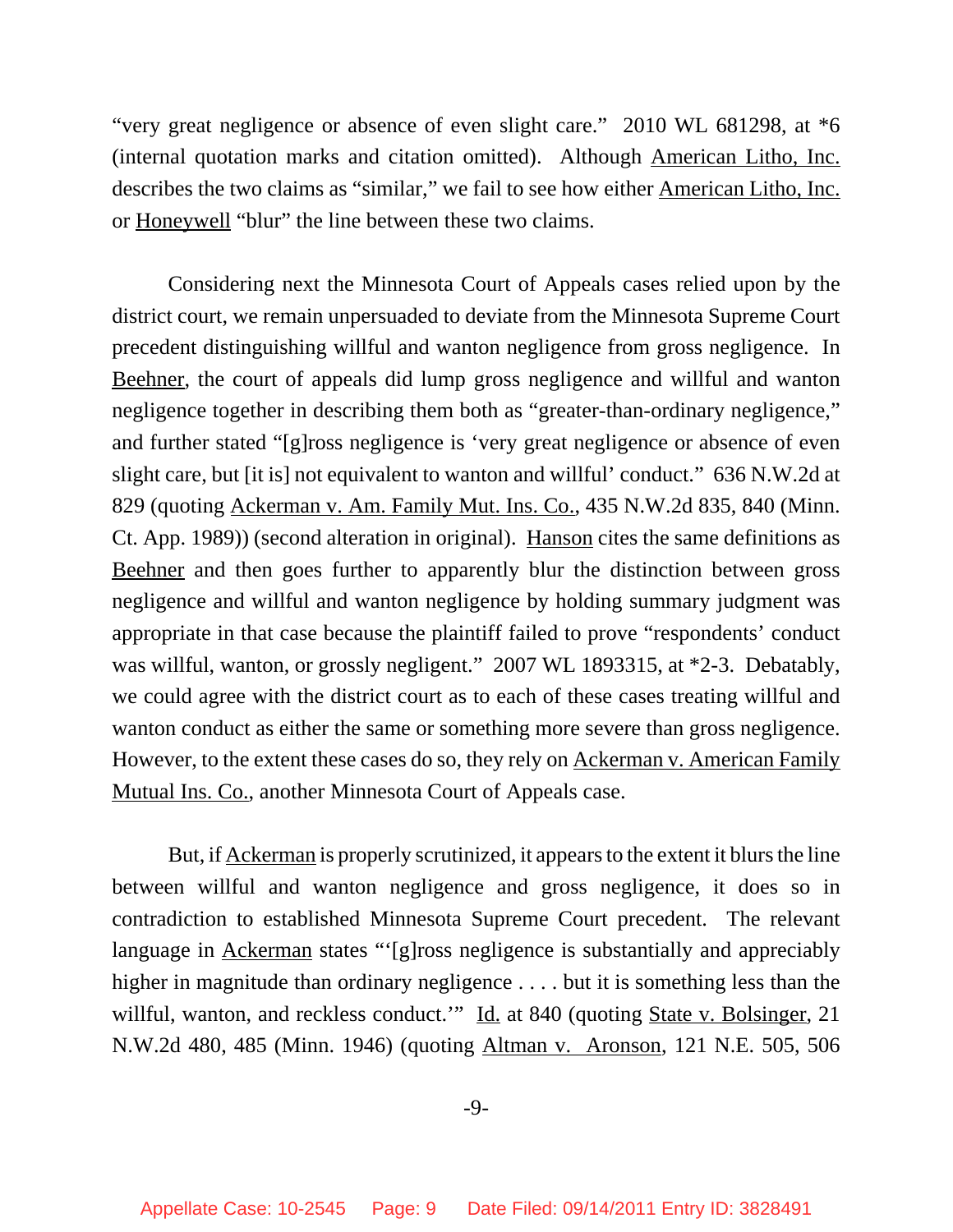(Mass. 1919))). Notably, this language is quoted from a Minnesota Supreme Court case, Bolsinger, which in turn is quoting a Massachusetts Supreme Judicial Court case, Altman. At face value, the language relied on by the court of appeals in Ackerman infers willful and wanton negligence is a *greater* form of negligence than gross negligence. But this reading is incorrect for two significant reasons. First, this holding is in direct contradiction to Jacoboski, the 1971 Minnesota Supreme Court case which stated willful and wanton negligence "does not require a showing of malice actual intent to injure the person, or even *negligence of a grosser degree* than lack of ordinary care." 187 N.W.2d at 128. Second, Ackerman cites to Bolsinger, which is a Minnesota Supreme Court case from 1946—several years before Jacoboski—indicating Bolsinger may no longer be the most reliable authority on a willful and wanton negligence claim. Even more significant, Bolsinger deals exclusively with criminal negligence in the context of criminal vehicular homicides. As noted in State v. Engle, 743 N.W.2d 592, 594-95 (Minn. 2008), Bolsinger interpreted recklessness and gross negligence in the context of a particular statute and it was not intended to be a definition adopted into other schemes. Thus, the Minnesota Court of Appeals in Ackerman was possibly incorrect to rely on Bolsinger in the torts arena. Finally, the relevant part of Bolsinger does not discuss willful and wanton *negligence*, only willful and wanton *conduct*, 21 N.W.2d at 485, providing a perfect example of the confusion feared by the Minnesota Supreme Court when it expressed concern about the willful-and-wanton-negligence doctrine being misnamed. See Mueller, 198 N.W. at 429.

For these reasons, we conclude the district court erred in finding the line between willful and wanton negligence and gross negligence blurred. The Minnesota Supreme Court's case law recognizing and developing willful and wanton negligence is still valid, provides a precise definition of the claim, and is therefore binding upon our court. Consequently, we disagree with the district court's reliance on New York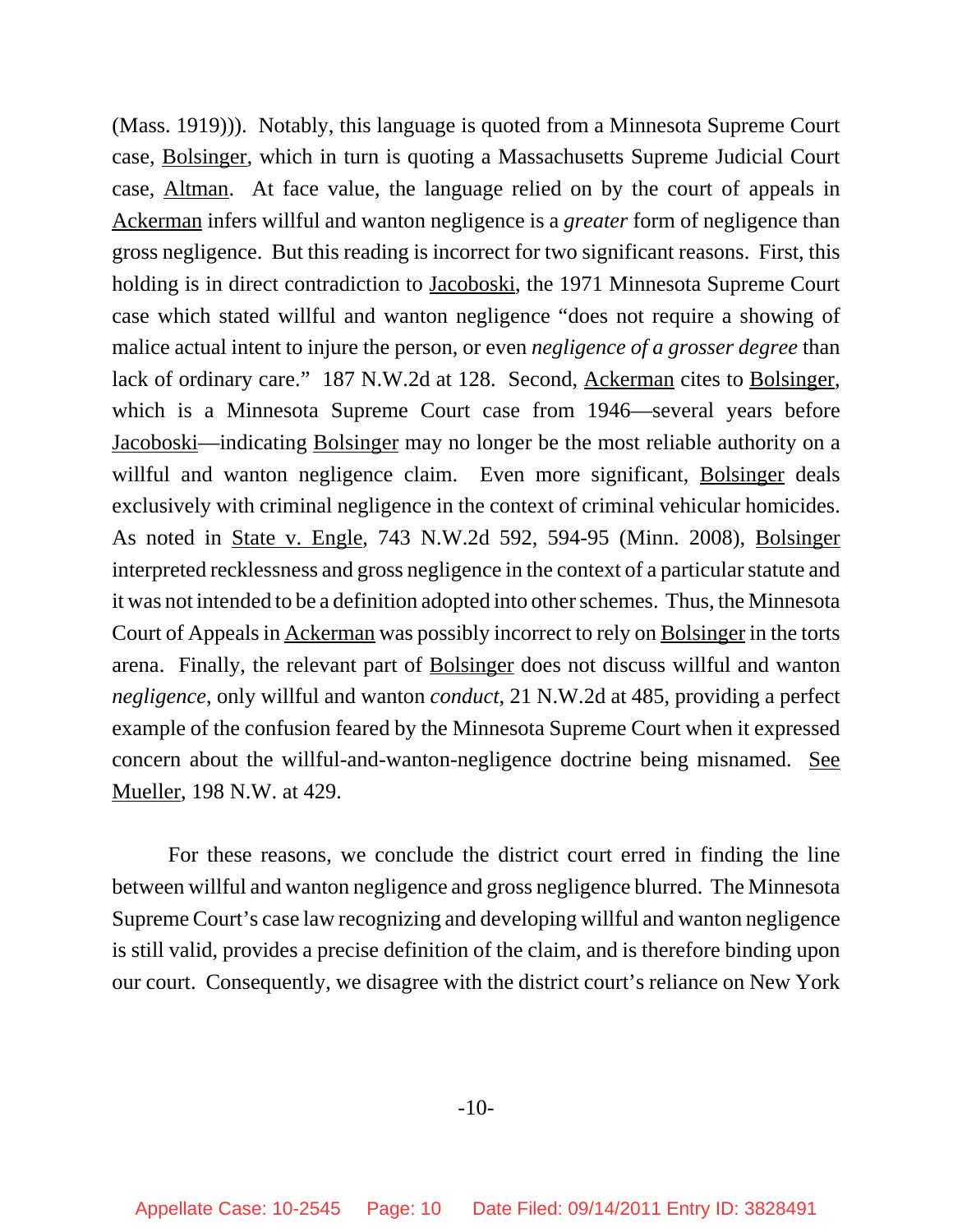case law applying gross negligence as "instructive" despite there being "a principled distinction between willful and wanton negligence and gross negligence." Order at 7.

The New York cases are legally distinguishable. In each of those cases, the court is looking for something more than the failure to exercise ordinary care, such as "outrageous acts of folly" because each of those cases is premised on a claim of gross negligence. Hartford Ins. Co. v. Holmes Prot. Grp., 673 N.Y.S.2d 132, 133 (N.Y. App. Div. 1998) ("Delayed or inadequate response to an alarm signal, without more, is not *gross negligence*." (emphasis added)); see also Consumers Distrib. Co. v. Baker Prot. Servs., 609 N.Y.S.2d 213, 213 (N.Y. App. Div. 1994) (considering a claim of gross negligence); Sanif, Inc. v. Iannotti, 500 N.Y.S.2d 798 (N.Y. App. Div. 1986) (same); Advance Burglar Alarm Sys. v. D'Auria, 488 N.Y.S.2d 416 (N.Y. App. Div. 1985) (same); Dubovsky & Sons v. Honeywell, Inc., 454 N.Y.S.2d 329 (N.Y. App. Div. 1982) (same). The New York courts define gross negligence as "conduct that evinces reckless disregard for the rights of others or 'smacks' of intentional wrongdoing." Hartford Ins., 673 N.Y.S.2d at 132 (internal quotation marks and citations omitted). The type of conduct the New York courts sought was a higher threshold than Minnesota's willful and wanton negligence standard. As clarified in Jacoboski, willful and wanton negligence does not require an intentional act, but rather requires one to exercise ordinary care when confronted with a person or property in known peril. 187 N.W.2d at 128. The New York cases applied a higher standard—gross negligence—and therefore, despite their factual similarities to the present case, we do not find these cases instructive.

We therefore hold the district court misapplied Minnesota law. Furthermore, based on our review of the record, we conclude genuine issues of material fact still remain as to whether Stanley's operator was willfully and wantonly negligent in failing to follow procedure after learning of Gage's low temperature alarm. The evidence available at the time of summary judgment does not foreclose a conclusion